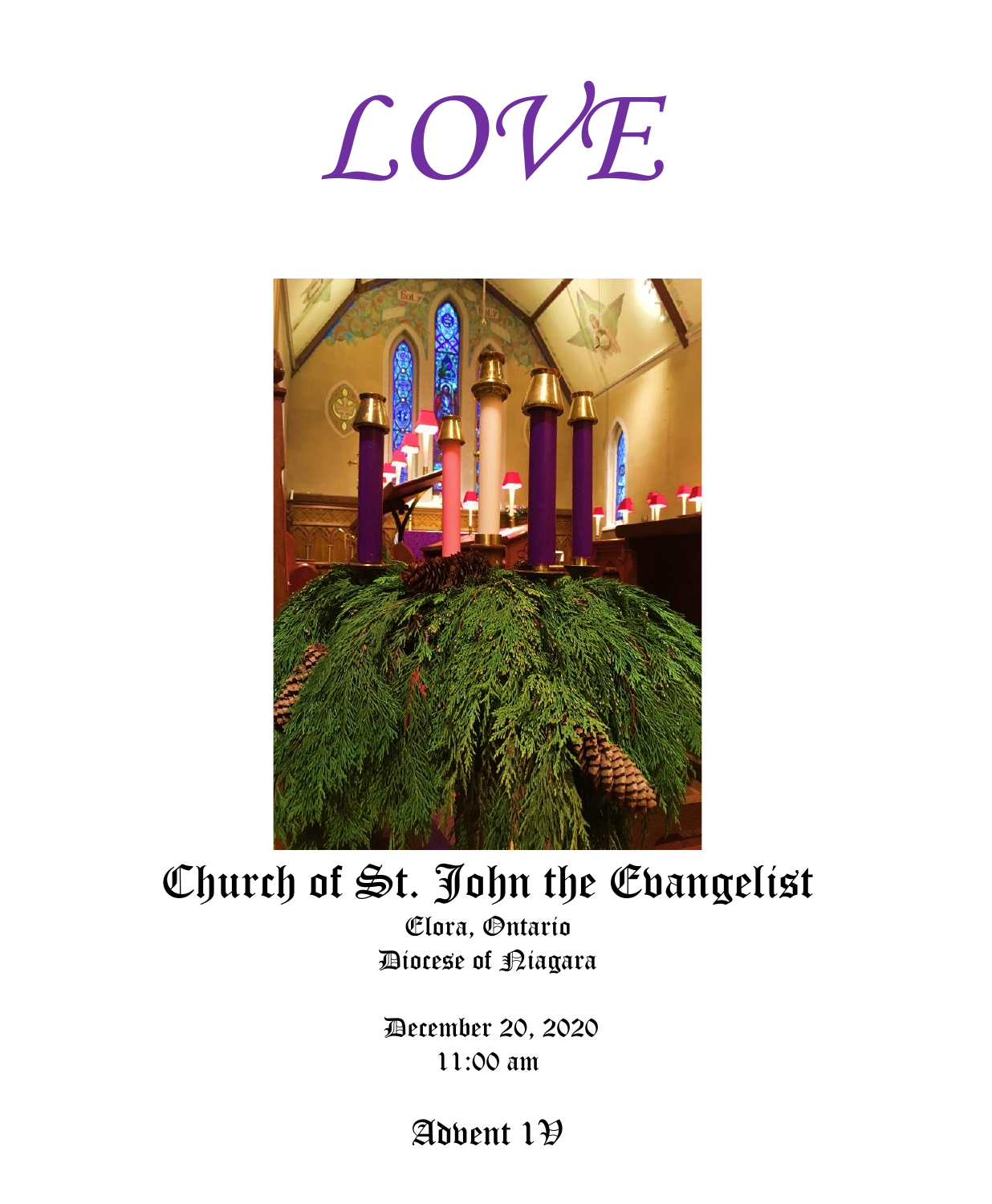# **Fourth Sunday in Advent Concrete Concrete Concrete Point Pecember 20, 2020**

#### **11:00 am Holy Communion with Quartet (BCP)**

#### **Mass Setting Mass in A Mass in A Mass A** H. Darke

#### **THE COLLECT FOR PURITY**

*Kneel as you are able.*

*Celebrant:* ALMIGHTY God, unto whom all hearts be open, it all desires known, and from whom no secrets are hid: Cleanse the thoughts of our hearts by the inspiration of thy Holy Spirit, that we may perfectly love thee, and worthily magnify thy holy Name; through Christ our Lord. Amen.

#### **SUMMARY OF THE LAW**

*Celebrant:* OUR Lord Jesus Christ said: Hear O Israel, The Lord our God is one Lord; and thou shalt love the Lord thy God with all thy heart, and with all thy soul, and with all thy mind, and with all thy strength. This is the first and great commandment. And the second is like unto it:

> Thou shalt love thy neighbour as thyself. On these two commandments hang all the Law and the Prophets.

*People:* **Lord, have mercy upon us, and write both these thy laws in our hearts, we beseech thee.**

#### **Kyrie** - Quartet

Lord, have mercy upon us. Christ, have mercy upon us. Lord, have mercy upon us.

#### **COLLECT**

*Celebrant:* Raise up, we beseech thee, O Lord, thy power, and come among us, and with great might succour us; that whereas, through our sins and wickedness, we are sore let and hindered in running the race that is set before us, thy bountiful grace and mercy may speedily help and deliver us; who with the Father and the Holy Spirit livest and reignest,one God, world without end.

#### *People:* **Amen.**

*Celebrant:* Almighty God, give us grace that we may cast away the works of darkness, and put upon us the armour of light, now in the time of this mortal life, in which thy son Jesus Christ came to visit us in great humility; that in the last day, when he shall come again in his glorious Majesty, to judge both the quick and the dead, we may rise to the life immortal; through him who liveth and reigneth with thee and the Holy Spirit, now and ever.

*People:* **Amen.**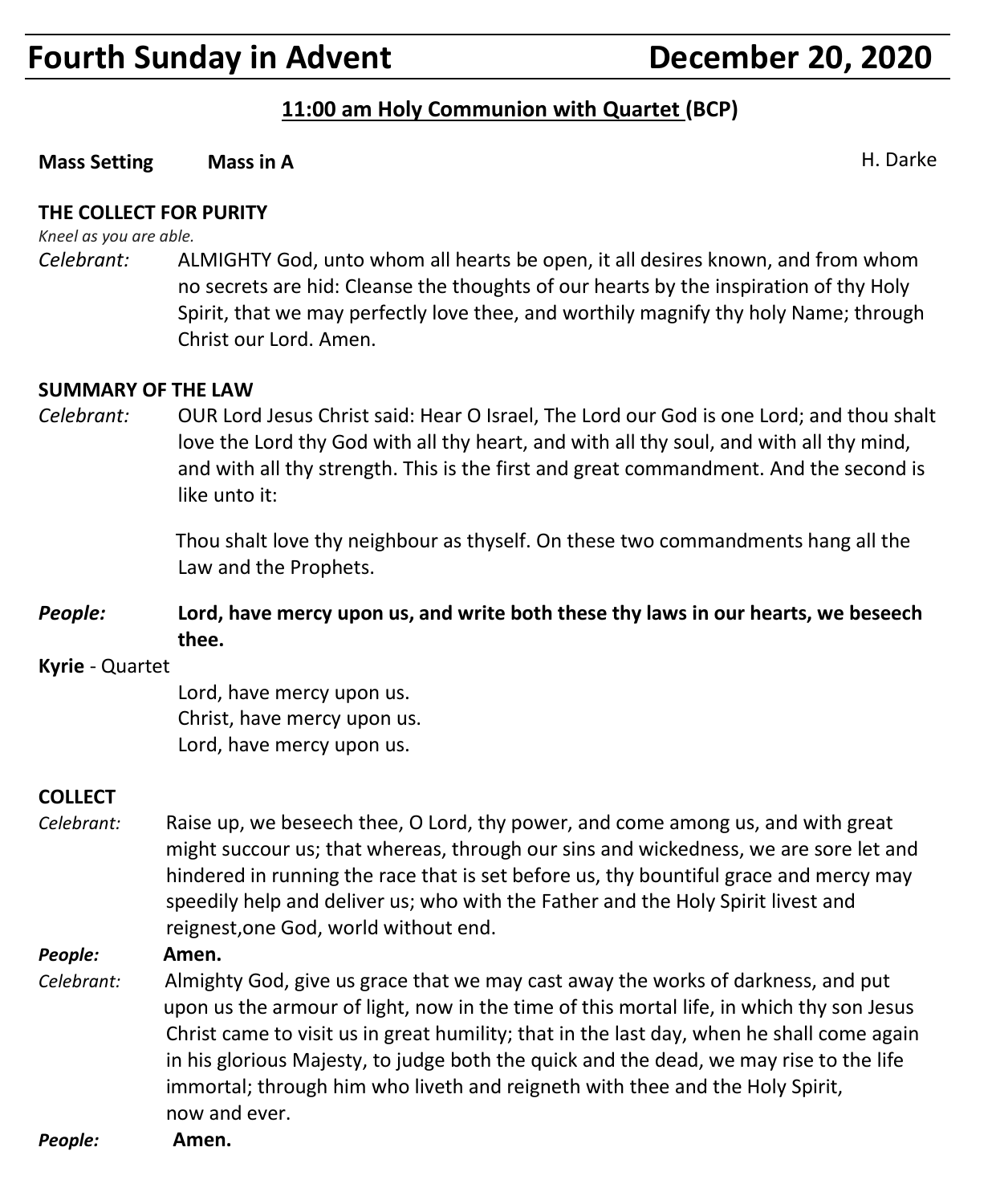#### **FIRST READING 2 Samuel 7.1-11, 16**

Now when the king was settled in his house, and the Lord had given him rest from all his enemies around him, the king said to the prophet Nathan, "See now, I am living in a house of cedar, but the ark of God stays in a tent." Nathan said to the king, "Go, do all that you have in mind; for the Lord is with you." But that same night the word of the Lord came to Nathan: Go and tell my servant David: Thus says the Lord: Are you the one to build me a house to live in? I have not lived in a house since the day I brought up the people of Israel from Egypt to this day, but I have been moving about in a tent and a tabernacle. Wherever I have moved about among all the people of Israel, did I ever speak a word with any of the tribal leaders of Israel, whom I commanded to shepherd my people Israel, saying, "Why have you not built me a house of cedar?" Now therefore thus you shall say to my servant David: Thus says the Lord of hosts: I took you from the pasture, from following the sheep to be prince over my people Israel; and I have been with you wherever you went, and have cut off all your enemies from before you; and I will make for you a great name, like the name of the great ones of the earth. And I will appoint a place for my people Israel and will plant them, so that they may live in their own place, and be disturbed no more; and evildoers shall afflict them no more, as formerly, from the time that I appointed judges over my people Israel; and I will give you rest from all your enemies. Moreover the Lord declares to you that the Lord will make you a house. Your house and your kingdom shall be made sure forever before me; your throne shall be established forever.

#### **Magnificat**

*(said responsively by verse)* My soul doth magnify the Lord, **and my spirit hath rejoiced in God my Saviour.**

For he hath regarded the **lowliness of his handmaiden.**

For behold, from henceforth **all generations shall call me blessed.**

For he that is mighty hath magnified me; **and holy is his Name.**

And his mercy is on them that fear him **throughout all generations.**

He hath showed strength with his arm; **he hath scattered the proud in the imagination of their hearts.**

He hath put down the mighty from their seat, **and hath exalted the humble and meek.**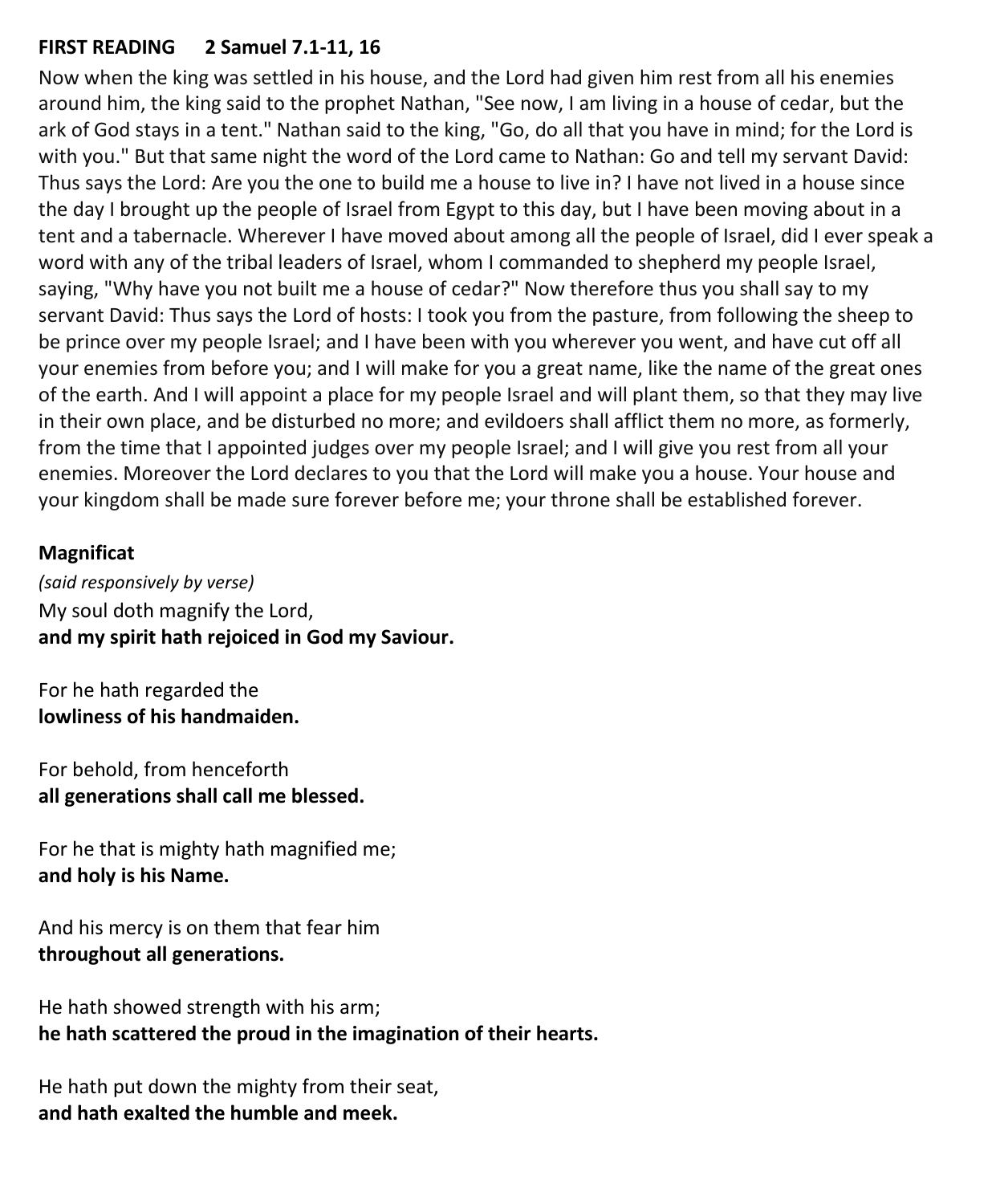He hath filled the hungry with good things; **and the rich he hath sent empty away.**

He remembering his mercy **hath holpen his servant Israel;** as he promised to our forefathers, **Abraham, and his seed forever.**

#### Glory be to the Father, and to the Son, and to the Holy Ghost.  **as it was at the beginning, is now, and ever shall be, world without end. Amen.**

#### **GOSPEL Luke 1.26-38**

*Please stand as you are able.*

*Reader:*The Lord be with you.

- *People: And with thy spirit.*
- Reader: The Holy Gospel is written in the 1<sup>st</sup> chapter of the gospel according to Luke beginning at the 26<sup>th</sup> verse.

#### *People:* **Glory be to thee, O Lord.**

 In the sixth month the angel Gabriel was sent by God to a town in Galilee called Nazareth, to a virgin engaged to a man whose name was Joseph, of the house of David. The virgin's name was Mary. And he came to her and said, "Greetings, favoured one! The Lord is with you." But she was much perplexed by his words and pondered what sort of greeting this might be. The angel said to her, "Do not be afraid, Mary, for you have found favour with God. And now, you will conceive in your womb and bear a son, and you will name him Jesus. He will be great, and will be called the Son of the Most High, and the Lord God will give to him the throne of his ancestor David. He will reign over the house of Jacob forever, and of his kingdom there will be no end." Mary said to the angel, "How can this be, since I am a virgin?" The angel said to her, "The Holy Spirit will come upon you, and the power of the Most High will overshadow you; therefore the child to be born will be holy; he will be called Son of God. And now, your relative Elizabeth in her old age has also conceived a son; and this is the sixth month for her who was said to be barren. For nothing will be impossible with God." Then Mary said, "Here am I, the servant of the Lord; let it be with me according to your word." Then the angel departed from her.

The Gospel of Christ.

#### *People:* **Praise be to thee, O Christ.**

#### *Celebrant:* I BELIEVE in one God

*People:* **the Father Almighty, Maker of heaven and earth, and of all things visible and invisible:**

> **And in one Lord Jesus Christ, the only begotten Son of God, begotten of the Father before all worlds; God, of God; light, of light; very God, of very God; begotten, not made; being of one substance with the Father; through whom all things were made:**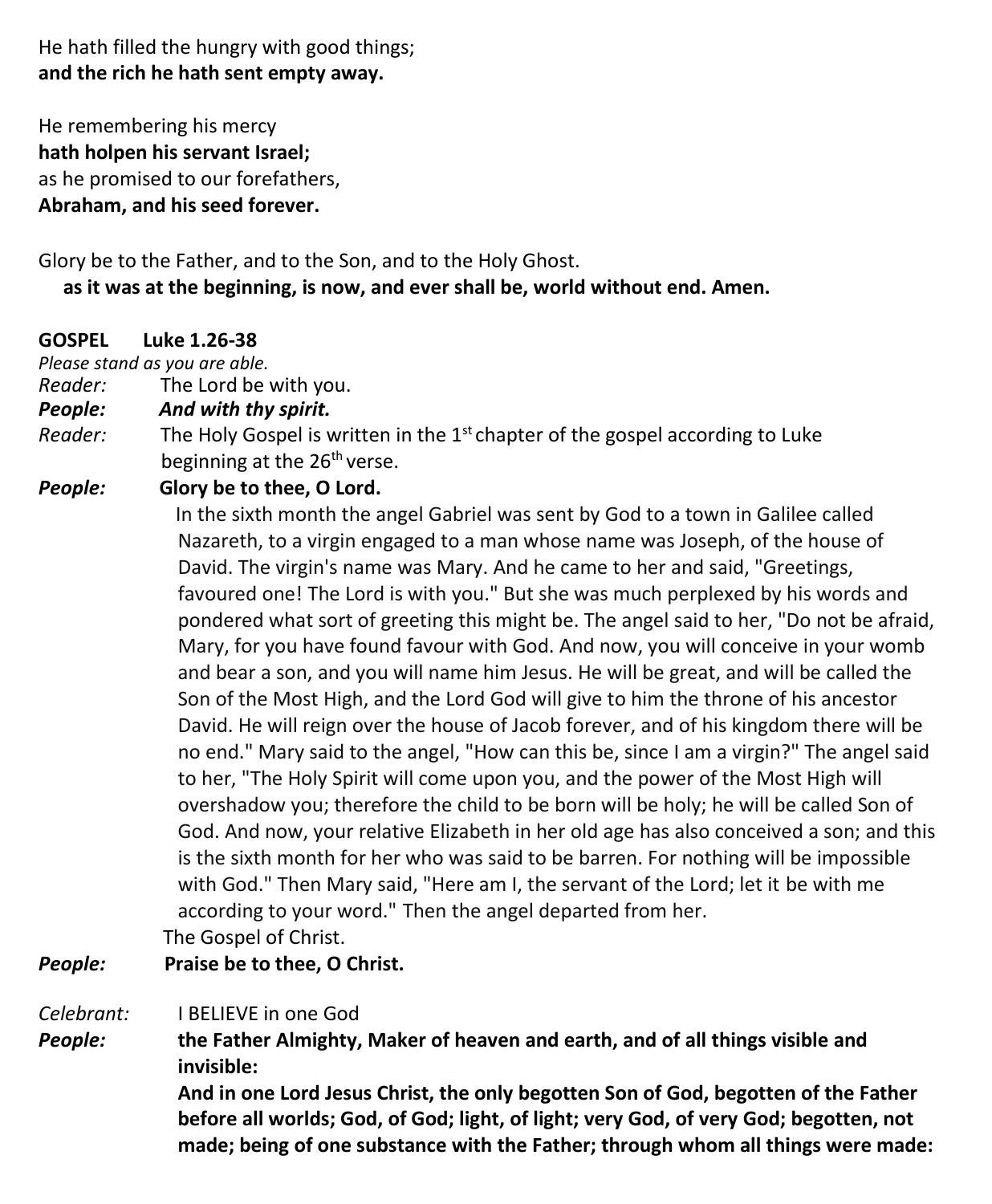**who for us and for our salvation came down from heaven, and was incarnate by the Holy Ghost of the Virgin Mary, and was made man, and was crucified also for us under Pontius Pilate. He suffered and was buried, and the third day he rose again according to the Scriptures, and ascended into heaven, and sitteth on the right hand of the Father. And he shall come again with glory to judge both the quick and the dead: whose kingdom shall have no end.**

**And I believe in the Holy Ghost, the Lord, the Giver of life, who proceedeth from the Father and the Son, who with the Father and the Son together is worshipped and glorified, who spake by the prophets. And I believe one, holy, catholic, and apostolic church. I acknowledge one baptism for the remission of sins. And I look for the resurrection of the dead, and the life of the world to come. Amen.**

#### **SERMON** Rev'd Paul Walker

#### **PREPARATION OF THE GIFTS**

*Thank you for your continued financial support of the ministry of St. John's. You can give a financial gift to the glory of God through:*

- o *E-transfer to [treasurer.stjohnselora@gmail.com](mailto:treasurer.stjohnselora@gmail.com)*
- o *Online at [www.niagaraanglican.ca/donate](http://www.niagaraanglican.ca/donate) (identify "Elora - St. John's" as the parish)*
- o *In person through the mail slot of the door of the Parish Centre*
- o *Canada Post to St. John's Elora, [36 Henderson Street, Elora, ON, N0B](https://www.google.com/maps/search/36+Henderson+Street,+Elora,+ON,+N0B?entry=gmail&source=g) 1SO*

*"Look up and raise your heads, because your redemption is drawing near" (Luke 21:28)*

*The Quartet will sing a hymn during the Preparation of the Gifts.*

**HYMN** Quartet Sing of Mary (vs 1,3,5)

#### **INTERCESSIONS**

*Kneel as you are able.*

*Celebrant:* Let us pray for Christ's holy Catholic Church.

Let us pray for peace on earth and for the unity of all Christian people. Let us pray for our all who proclaim the gospel in this community, our diocese and around the world.

Let us remember before God all of our loved ones who have departed this life and are at rest.

Let us pray for the whole state of Christ's Church militant here in earth.

*Leader:* ALMIGHTY and everliving God, who by thy holy Apostle hast taught us to make prayers and supplications, and to give thanks, for all people: we humbly beseech thee most mercifully to accept our alms and oblations, and to receive these our prayers, which we offer unto thy Divine Majesty; beseeching thee to inspire continually the universal Church with the spirit of truth, unity, and concord: And grant that all they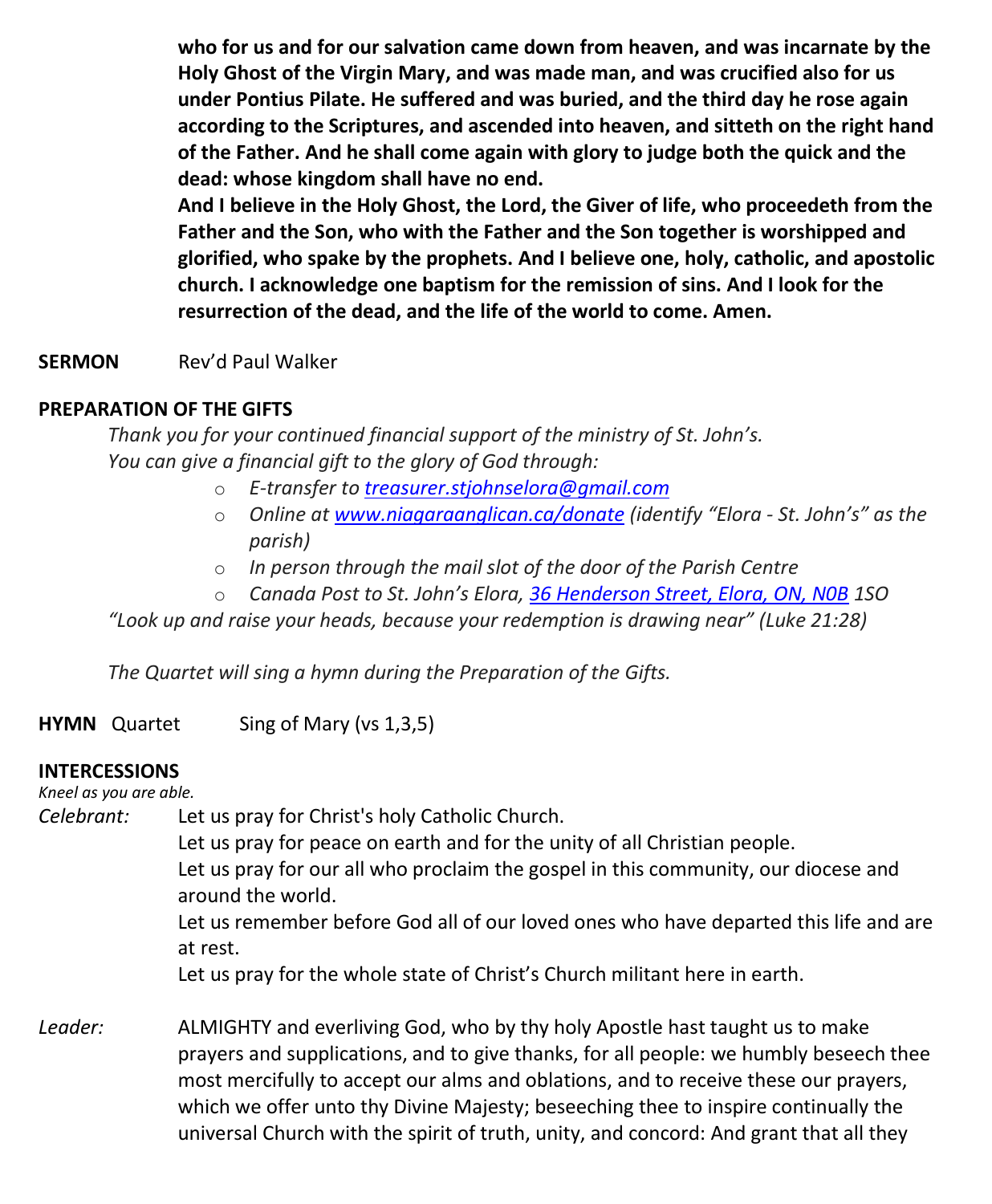that do confess thy holy Name may agree in the truth of thy holy Word, and live in unity and godly love. Lord, in thy mercy.

#### *People***: Hear our prayer.**

- *Leader:* We beseech thee also to lead all nations in the way of righteousness; and so to guide and direct their governors and rulers, that thy people may enjoy the blessings of freedom and peace: And grant unto thy servant ELIZABETH our Queen, and to all that are put in authority under her, that they may truly and impartially administer justice, to the maintenance of thy true religion and virtue. Lord, in thy mercy.
- *People***: Hear our prayer.**
- *Leader:* Give grace, O heavenly Father, to all Bishops, Priests, and Deacons, and specially to thy servant Susan, our Bishop, that they may both by their life and doctrine set forth thy true and living Word, and rightly and duly administer thy holy Sacraments: Prosper, we pray thee, all those who proclaim the Gospel of thy kingdom among the nations: And to all thy people give thy heavenly grace, and specially to this congregation here present and all those gathered together with us online, that, with meek heart and due reverence, we may hear and receive thy holy Word; truly serving thee in holiness and righteousness all the days of their life. Lord, in thy mercy.
- *People***: Hear our prayer.**
- *Leader:* And we most humbly beseech thee of thy goodness, O Lord, to comfort and succour all them, who in this transitory life are in trouble, sorrow, need, sickness, or any other adversity, especially those for whom our prayers are desired….. Lord, in thy mercy. *People***: Hear our prayer.**
- *Leader*: We remember before thee, O Lord, all thy servants departed this life in thy faith and fear:….. and we bless thy holy Name for all who in life and death have glorified thee; beseeching thee to give us grace that, rejoicing in their fellowship, we may follow their good examples, and with them be partakers of thy heavenly kingdom. Lord in thy mercy.

*People***: Hear our prayer.**

*Leader:* Grant this, O Father, for Jesus Christ's sake, our only Mediator and Advocate, to whom, with thee and the Holy Ghost, be all honour and glory, world without end. *People:* **Amen.**

#### **CONFESSION AND ABSOLUTION**

*Leader:* YE that do truly and earnestly repent you of your sins, and are in love and charity with your neighbours, and intend to lead the new life, following the commandments of God, and walking from henceforth in his holy ways: draw near with faith, and take this holy sacrament to your comfort; and make your humble confession to Almighty God.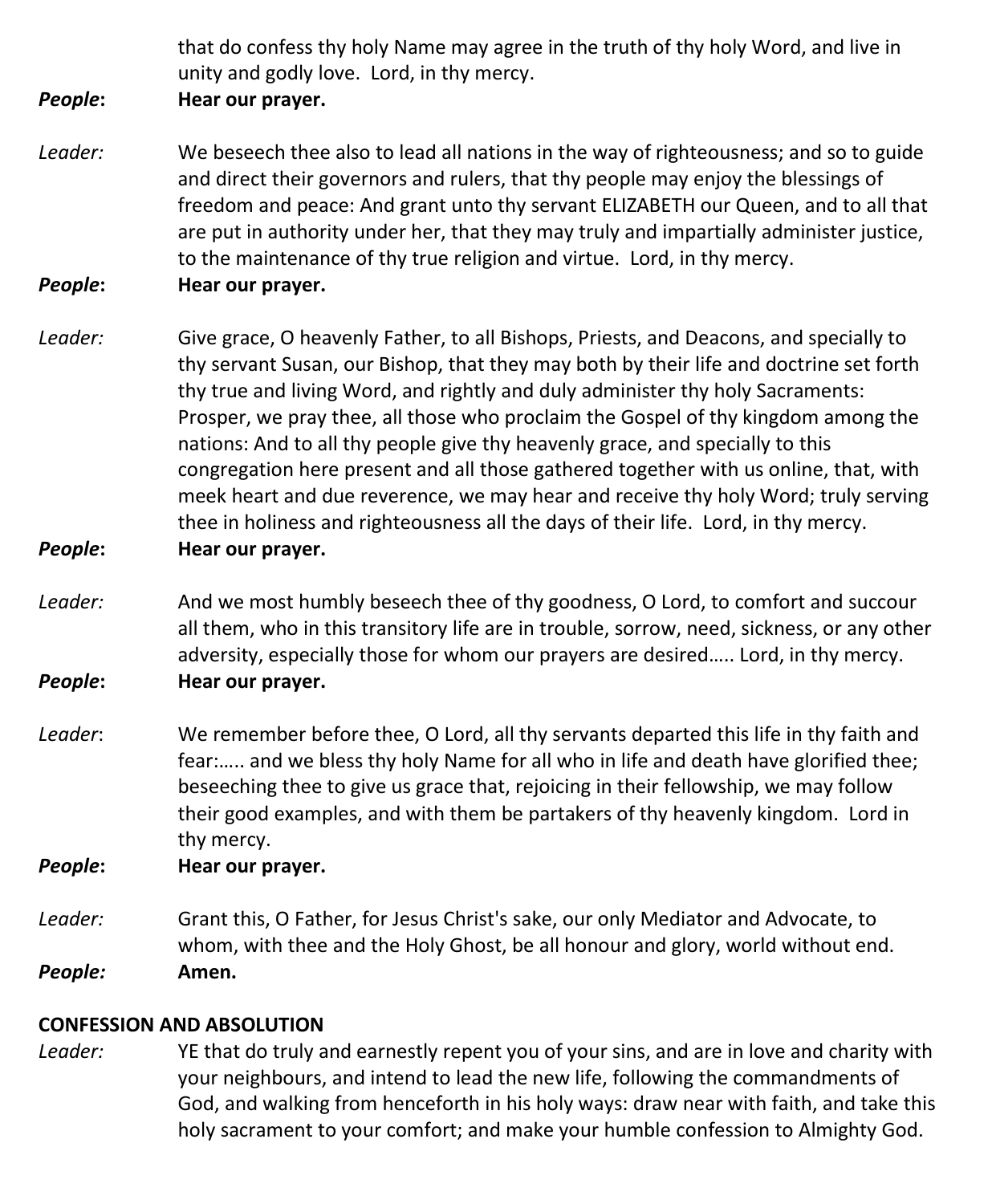*Celebrant:* ALMIGHTY God,

- *All:* **Father of our Lord Jesus Christ, maker of all things, judge of all people: we acknowledge and confess our manifold sins and wickedness, which we from time to time most grievously have committed, by thought, word, and deed, against thy divine majesty. We do earnestly repent, and are heartily sorry for these our misdoings. Have mercy upon us, most merciful Father; for thy Son our Lord Jesus Christ's sake, forgive us all that is past; and grant that we may ever hereafter serve and please thee in newness of life, to the honour and glory of thy Name; through Jesus Christ our Lord. Amen.**
- *Celebrant:* ALMIGHTY God, our heavenly Father, who of his great mercy hath promised forgiveness of sins to all them that with hearty repentance and true faith turn unto him: have mercy upon you; pardon and deliver you from all your sins; confirm and strengthen you in all goodness; and bring you to everlasting life; through Jesus Christ our Lord.
- *All:* **Amen.**
- *Leader:* Hear what comfortable words our Saviour Christ saith unto all that truly turn to him: Come unto me all that labour and are heavy laden, and I will refresh you. - *Matthew 11:28*

God so loved the world, that he gave his only begotten Son, to the end that all that believe in him should not perish, but have eternal life. - *John 3:16.*

Hear also what Saint Paul saith:

This is a true saying, and worthy of all to be received, that Christ Jesus came into the world to save sinners. - *1 Timothy 1:15.*

Hear also what Saint John saith.

If any one sin, we have an Advocate with the Father, Jesus Christ the righteous; and he is the propitiation for our sins. - *1 St John 2:1, 2*.

#### **THANKSGIVING AND CONSECRATION**

*Quartet stands*

- *Celebrant:* The Lord be with you;
- *Quartet:* And with thy spirit.
- Celebrant: Lift up your hearts;
- *Quartet:* We lift them up unto the Lord.
- *Celebrant:* Let us give thanks unto our Lord God;
- Quartet: It is meet and right so to do.
- *Celebrant:* It is very meet, right, and our bounden duty, that we should at all times, and in all places, give thanks unto thee, O Lord, Holy Father, Almighty, Everlasting God, Creator and Preserver of all things. Therefore with angels and archangels, and with all the company of heaven, we laud

and magnify thy glorious Name; evermore praising thee and saying: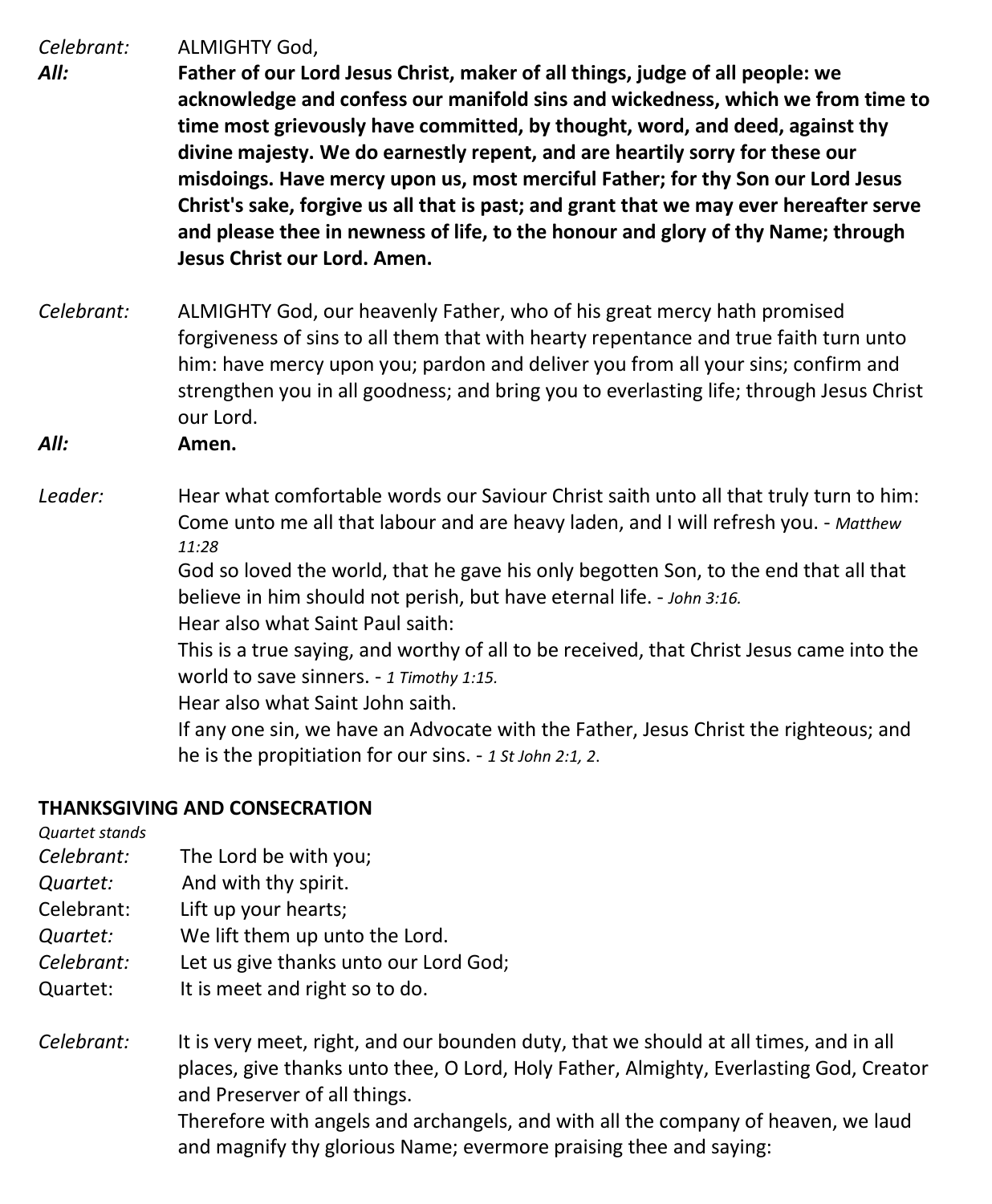*Quartet* Holy, Holy, Holy, Lord God of hosts, heaven and earth are full of thy glory. Glory be to thee, O Lord Most High. Blessed is he who cometh in the name of the Lord, Hosanna in the Highest.

#### **PRAYER OF CONSECRATION**

*Celebrant*: BLESSING and glory and thanksgiving be unto thee Almighty God, our heavenly Father, who of thy tender mercy didst give thine only Son Jesus Christ to take our nature upon him, and to suffer death upon the Cross for our redemption; who made there, by his one oblation of himself once offered, a full, perfect, and sufficient sacrifice, oblation, and satisfaction, for the sins of the whole world; and did institute, and in his holy Gospel command us to continue, a perpetual memorial of that his precious death, until his coming again.

> Hear us, O merciful Father, we most humbly beseech thee; and grant that we receiving these thy creatures of bread and wine, according to thy Son our Saviour Jesus Christ's holy institution, in remembrance of his death and passion, may be partakers of his most blessed Body and Blood; who, in the same night that he was betrayed, took Bread; and, when he had given thanks, he brake it; and gave it to his disciples, saying, Take, eat; this is my Body which is given for you: Do this in remembrance of me.

Likewise after supper he took the Cup; and, when he had given thanks, he gave it to them, saying, Drink ye all, of this; for this is my Blood of the new Covenant, which is shed for you and for many for the remission of sins: Do this, as oft as ye shall drink it, in remembrance of me.

*All:* **Amen.**

#### *Celebrant:* The peace of the Lord be always with you; *All:* **And with thy Spirit.**

*All:* **WE do not presume to come to this thy Table, O merciful Lord, Trusting in our own righteousness, but in thy manifold and great mercies. We are not worthy so much as to gather up the crumbs under thy table. But thou art the same Lord, whose property is always to have mercy: grant us therefore, gracious Lord, so to eat the flesh of thy dear Son Jesus Christ, that our sinful bodies may be made clean by his body, and our souls washed through his most precious blood, and that we may evermore dwell in him, and he in us. Amen.**

*Be seated.*

**Quartet** Agnus Dei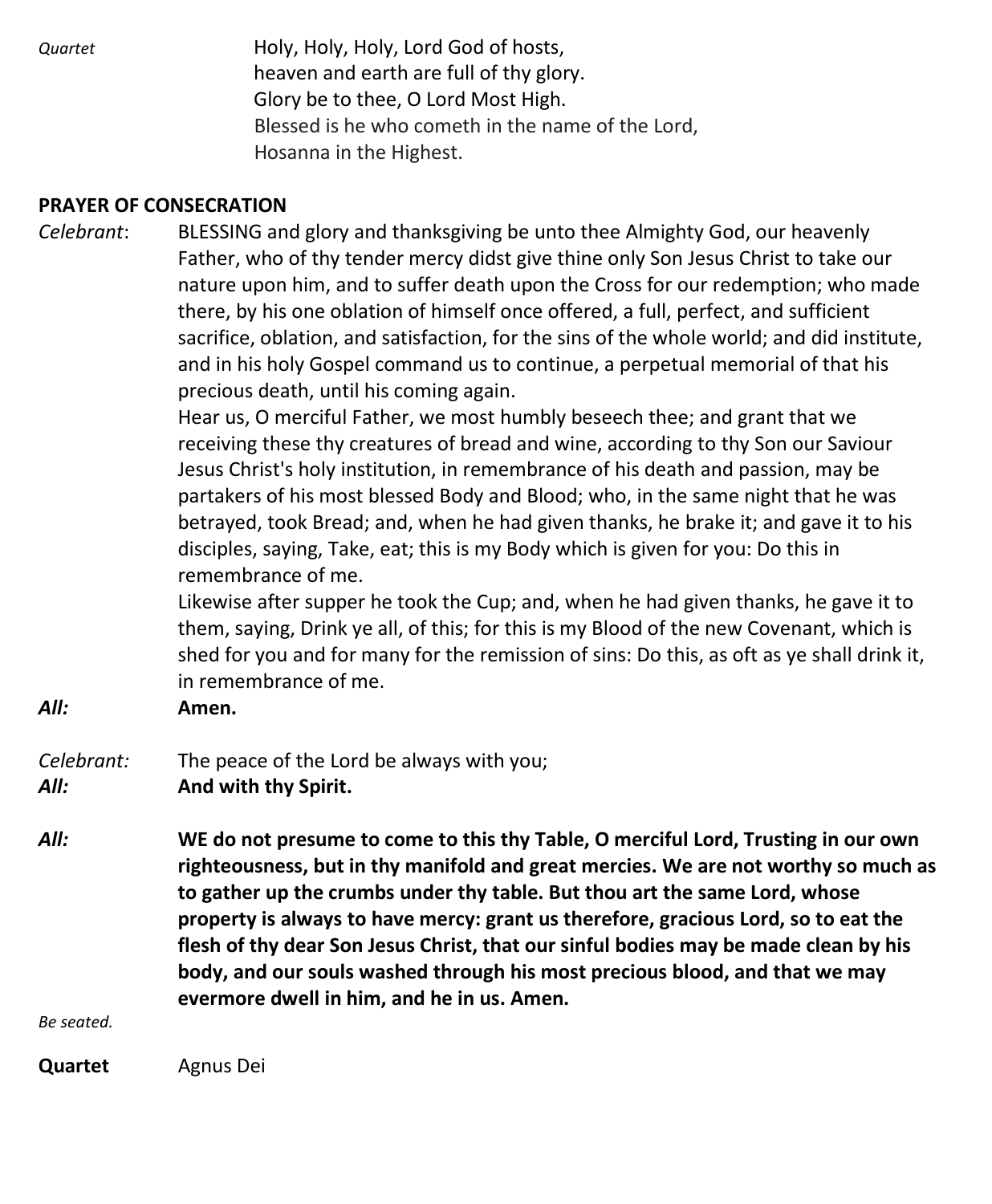#### **Administration of Communion**

 *The sacrament is offered in one kind only. The Celebrant partakes of the chalice on behalf of the entire community, gathered in person and online.*

| <b>Anthem</b> (Quartet) |                                | Ne timeas Maria                              | Victoria                                                                                              |
|-------------------------|--------------------------------|----------------------------------------------|-------------------------------------------------------------------------------------------------------|
|                         |                                | Ne timeas Maria, invenisti enim gratiam apud | Fear not, Mary, for you have found favour with                                                        |
| Dominum:                |                                |                                              | the Lord:                                                                                             |
|                         | et vocabitur Altissimi Filius. | ecce concipies in utero et paries filium,    | behold, you shall conceive and bring forth a son,<br>and he shall be called the Son of the Most High. |

#### **PRAYERS AFTER COMMUNION**

*Kneel as you are able.*

*Celebrant:* Let us pray.

OUR Father

- *All:* **who art in heaven, hallowed be thy name, thy kingdom come, thy will be done, on earth as it is in heaven. Give us this day our daily bread; and forgive us our trespasses, as we forgive them that trespass against us; and lead us not into temptation, but deliver us from evil. For thine is the kingdom, the power, and the glory, for ever and ever. Amen.**
- *Celebrant:* Almighty and everliving God, we most heartily thank thee that thou dost graciously feed us, in these holy mysteries, with the spiritual food of the most precious body and blood of thy Son our saviour Jesus Christ; assuring us thereby of thy favour and goodness towards us; and that we are living members of his mystical body, which is the blessed company of all faithful people; and are also heirs through hope of thy everlasting kingdom.
- *All:* **And here we offer and present unto thee, O Lord, ourselves, our souls and bodies, to be a reasonable, holy, and living sacrifice unto thee. And although we are unworthy, yet we beseech thee to accept this our bounden duty and service, not weighing our merits, but pardoning our offences; through Jesus Christ our Lord, to whom, with thee and the Holy Ghost, be all honour and glory, world without end. Amen.**

#### **BLESSING**

**POSTLUDE** *Plain Jeu and Grands Jeux from the Magnificat*J.F. Dandrieu

Flowers are given to the glory of God and in loving memory of Veronica Punnett, the gift of Gerald.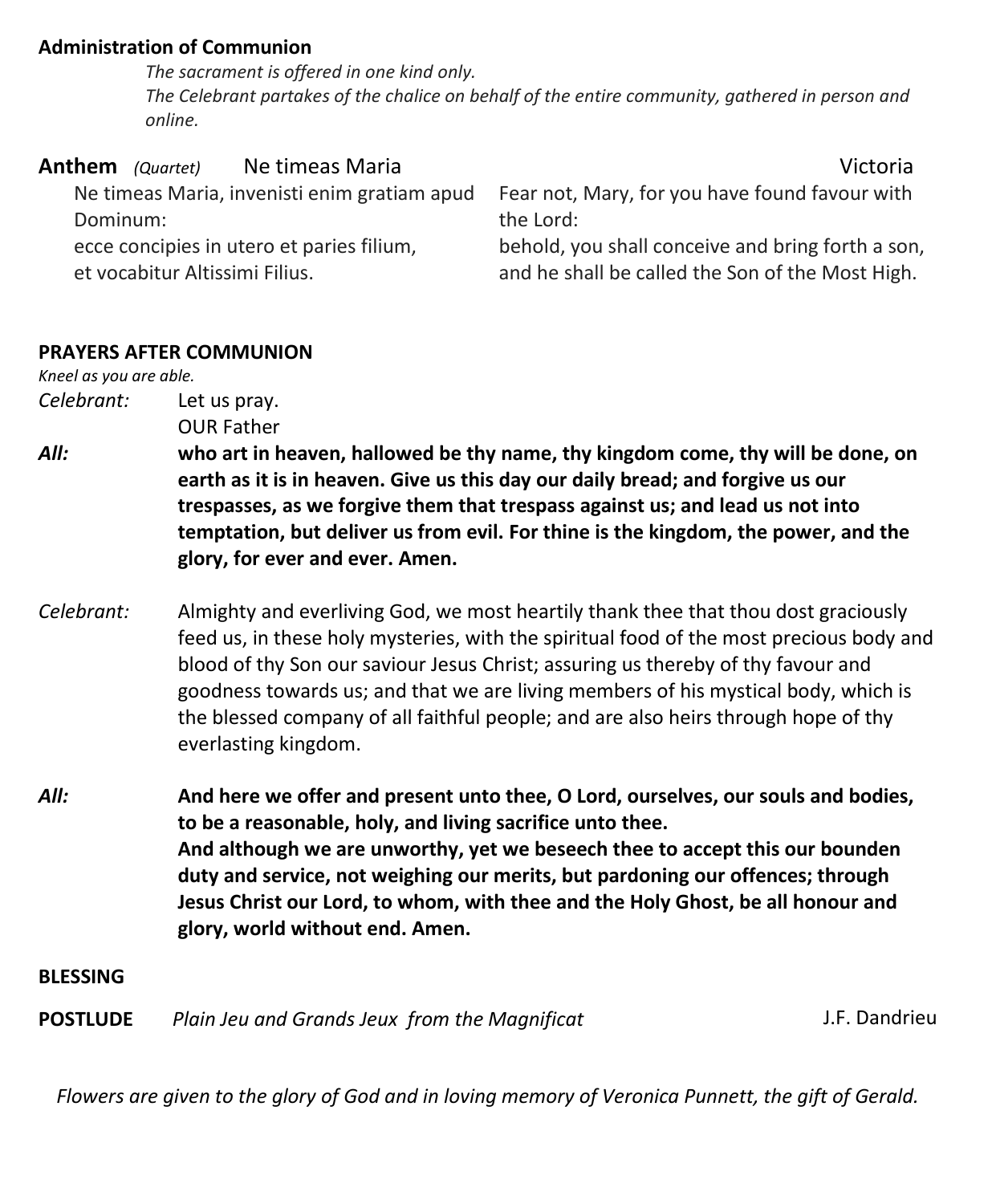If you would like flowers in memory of loved ones or to celebrate an occasion please contact Elaine Dightam at elaine.dightam@gmail.com

Organist: Jurgen Petrenko

Rector: The Rev'd Paul J. Walker [rector.stjohnselora@gmail.com](mailto:rector.stjohnselora@gmail.com) Curate: The Rev'd Judy Steers [curate.stjohnselora@gmail.com](mailto:curate.stjohnselora@gmail.com) Director of Music: John Wiens [music.stjohnselora@gmail.com](mailto:music.stjohnselora@gmail.com)

You can call any one of us at 519-846-5911.

Server/Reader Quartet Janelle Santi, Heather Fleming, Lanny Fleming, Alan MacDonald Video Technicians Rod Murray, Steve Hornett, Gerry Hill

## **Announcements for December 20, 2020**

### **Coffee Time**

As the clergy and staff have a busy day today, there will be no "Coffee Time" on Sunday. Instead we look forward to seeing you on Sunday December 27 for "Coffee Time."

### **Hope Rings Out**

The Primate invites us all to proclaim the good news of the birth of Christ by ringing bells at noon on Christmas Day. Outside on your porch, balcony, driveway, or field, join people across Canada as they ring bells to proclaim the good news. If you have a photo or video of yourself ringing bells you can send it to us to be featured over the twelve days of Christmas. #HopeRingsOut

### **Christmas Lessons and Carols**

Sunday December 20 the Bishop joins us to broadcast this service across the diocese. It will be available on the Diocese of Niagara Facebook page at 7:00pm and on the St. John's Elora YouTube Channel by 8:30pm on Sunday.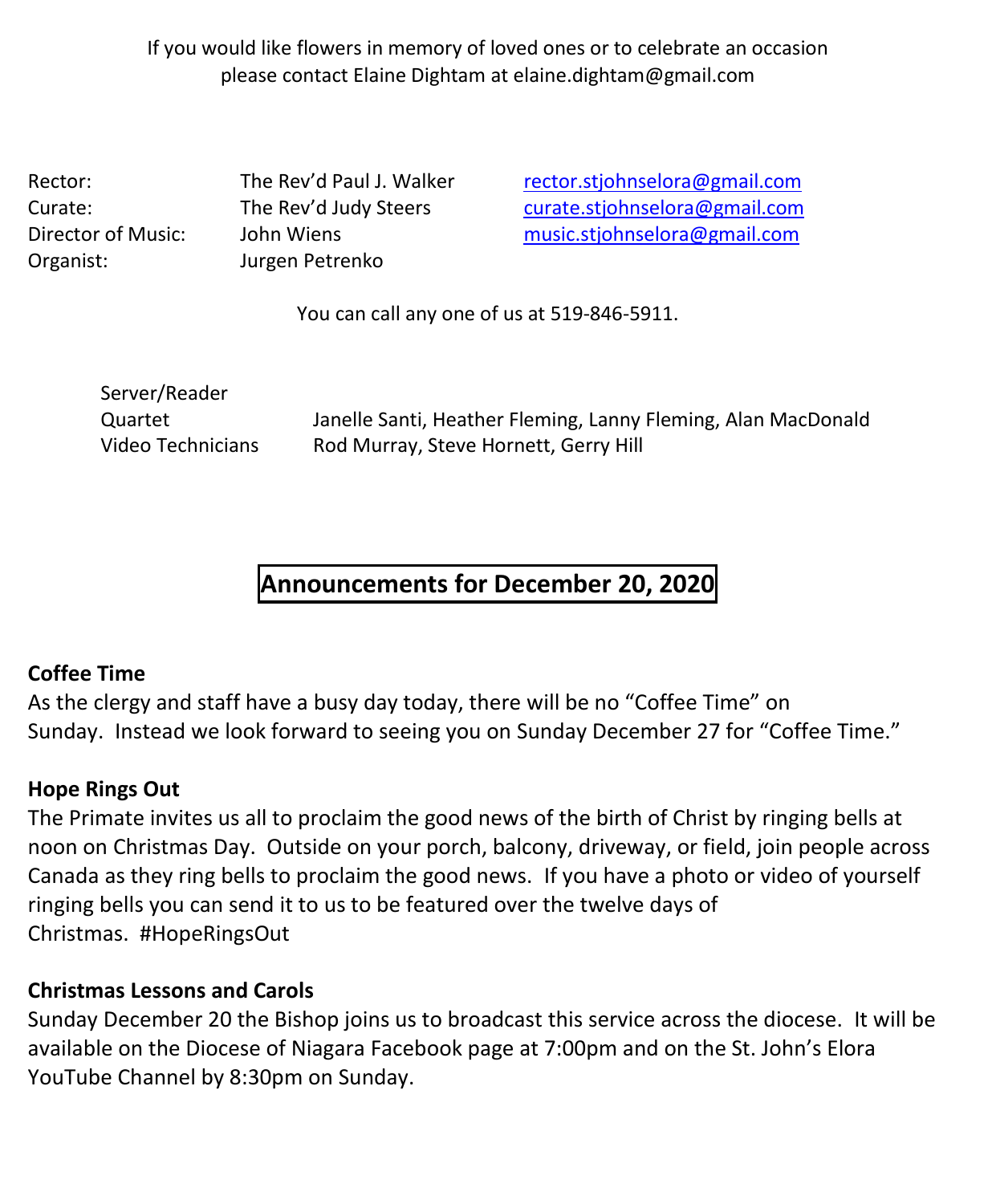### **Choir CDs**

If you make a donation to the Choir Fund in the month of December we will make arrangements to get you a copy of the CD "Here's Your Figgy Pudding 2020." It is a collection of the choral music that the parish choir have assembled this year recording it all from their homes.

#### **Christmas Eve**

Live-streamed service of Holy Communion on Christmas Eve at 7:00pm

#### **Christmas Day**

Live-streamed service of Holy Communion on Christmas Day at 10:00am